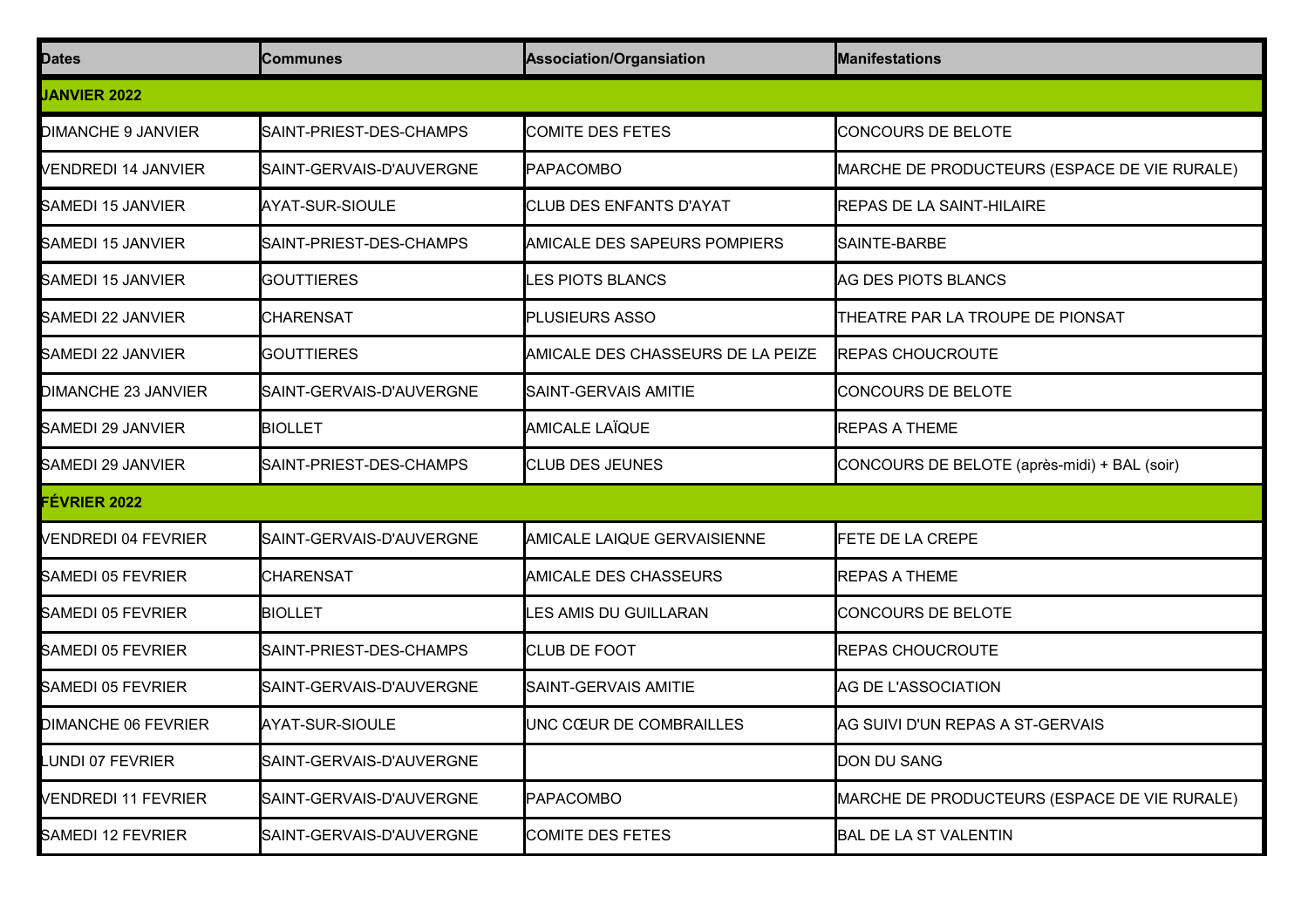| <b>DIMANCHE 13 FEVRIER</b> | <b>BIOLLET-CHARENSAT-ESPINASSE</b> | ASSOCIATION DES PARENTS D'ELEVES               | LOTO                                              |
|----------------------------|------------------------------------|------------------------------------------------|---------------------------------------------------|
| <b>DIMANCHE 13 FEVRIER</b> | SAINT-PRIEST-DES-CHAMPS            | 3e AGE                                         | <b>CONCOURS DE BELOTE</b>                         |
| <b>SAMEDI 19 FEVRIER</b>   | SAINT-JULIEN-LA-GENESTE            | <b>AMICALE DES CHASSEURS</b>                   | REPAS ANDOUILLETTE (soir)                         |
| <b>SAMEDI 19 FEVRIER</b>   | <b>CHARENSAT</b>                   | <b>SPECIMEN CARPES DES COMBRAILLES</b>         | <b>REPAS A THEME</b>                              |
| <b>DIMANCHE 20 FEVRIER</b> | SAINT-GERVAIS-D'AUVERGNE           | RETRO-TRACTEURS                                | ASSEMBLEE GENERALE                                |
| <b>DIMANCHE 20 FEVRIER</b> | SAINTE-CHRISTINE                   | <b>ES 4 SAISONS</b>                            | <b>CONCOURS DE BELOTE</b>                         |
| <b>SAMEDI 26 FEVRIER</b>   | AYAT-SUR-SIOULE                    | <b>SOCIETE DE CHASSE</b>                       | SOIREE MOULES-FRITES                              |
| <b>SAMEDI 26 FEVRIER</b>   | <b>BIOLLET</b>                     | <b>CLUB BIOLLET AMITIE</b>                     | <b>CONCOURS DE BELOTE</b>                         |
| <b>SAMEDI 26 FEVRIER</b>   | SAINT-PRIEST-DES-CHAMPS            | <b>APE</b>                                     | DEFILE DU CARNAVAL ET BOOM POUR LES ENFANTS       |
| <b>DIMANCHE 27 FEVRIER</b> | SAINT-GERVAIS-D'AUVERGNE           | SAINT-GERVAIS AMITIE                           | <b>THEATRE</b>                                    |
| <b>DIMANCHE 27 FEVRIER</b> | SAINT-PRIEST-DES-CHAMPS            | 3e AGE                                         | THE DANSANT                                       |
| <b>MARS 2022</b>           |                                    |                                                |                                                   |
| <b>DIMANCHE 06 MARS</b>    | SAINT-GERVAIS-D'AUVERGNE           | USG                                            | LOTO                                              |
| <b>VENDREDI 11 MARS</b>    | SAINT-GERVAIS-D'AUVERGNE           | <b>PAPACOMBO</b>                               | MARCHE DE PRODUCTEURS (ESPACE DE VIE RURALE)      |
| <b>SAMEDI 12 MARS</b>      | <b>CHARENSAT</b>                   | <b>COMITE DES FETES</b>                        | <b>BAL</b>                                        |
| <b>DIMANCHE 13 MARS</b>    | SAINT-GERVAIS-D'AUVERGNE           | AMICALE DES ANCIENS SAPEURS<br><b>POMPIERS</b> | <b>CONCOURS DE BELOTE</b>                         |
| <b>SAMEDI 19 MARS</b>      | AYAT-SUR-SIOULE                    | CLUB DES ENFANTS D'AYAT + UNC-AFN              | <b>REPAS DE PRINTEMPS + INAUGURATION STELE</b>    |
| <b>SAMEDI 19 MARS</b>      | <b>BIOLLET</b>                     | <b>COMITE DES FETES</b>                        | <b>REPAS A THEME</b>                              |
| SAMEDI 19 MARS             | <b>CHARENSAT</b>                   | LES MESANGES BLEUES                            | <b>SOIREE Saint Patrick</b>                       |
| <b>SAMEDI 19 MARS</b>      | SAINT-PRIEST-DES-CHAMPS            | <b>APE</b>                                     | <b>BOURSE AUX VETEMENTS</b>                       |
| <b>DIMANCHE 20 MARS</b>    | SAINT-GERVAIS-D'AUVERGNE           | <b>JSG TENNIS</b>                              | BROCANTE (ESPACE DE VIE RURALE)                   |
| SAMEDI 26 MARS             |                                    |                                                | CONCERT DE LA SAINT PATRIX (ESPACE DE VIE RURALE) |
|                            | SAINT-GERVAIS-D'AUVERGNE           | <b>ES GAULOIS DES COMBRAILLES</b>              |                                                   |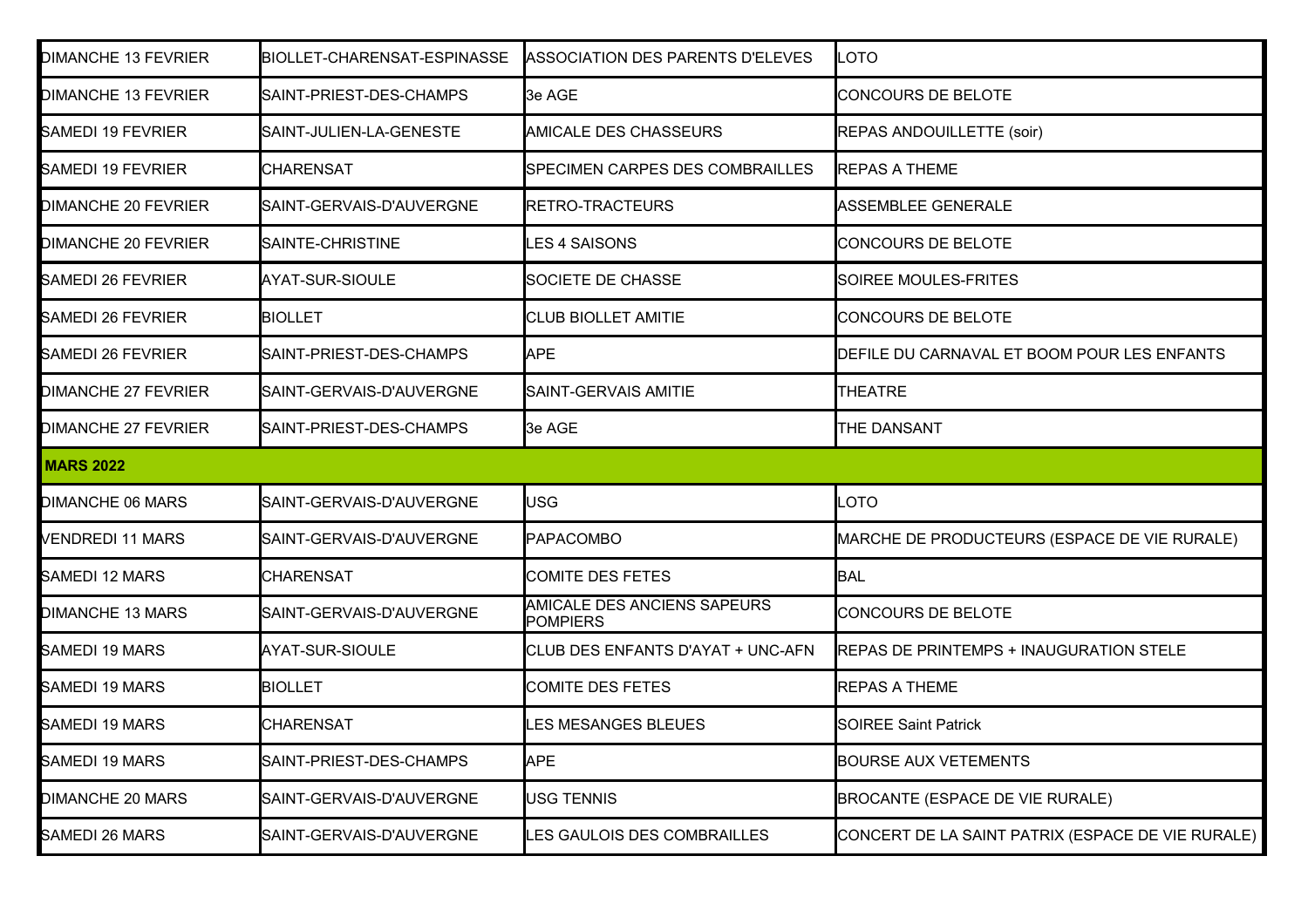| <b>SAMEDI 26 MARS</b>    | SAINT-JULIEN-LA-GENESTE  | <b>LES GENETS D'OR</b>      | <b>MARCHE DES JONQUILLES</b>                                          |
|--------------------------|--------------------------|-----------------------------|-----------------------------------------------------------------------|
| <b>DIMANCHE 27 MARS</b>  | <b>CHARENSAT</b>         | <b>CLUB DES AINES</b>       | THE DANSANT                                                           |
| <b>AVRIL 2022</b>        |                          |                             |                                                                       |
| SAMEDI 02 AVRIL          | <b>GOUTTIERES</b>        | <b>COMB' DANSE</b>          | <b>BAL TRAD</b>                                                       |
| <b>SAMEDI 02 AVRIL</b>   | <b>CHARENSAT</b>         | <b>COMITE DES FETES</b>     | <b>REPAS A THEME (SOIR)</b>                                           |
| SAMEDI 02 AVRIL          | SAINT-GERVAIS-D'AUVERGNE | CONFRERIE DES EPICURIENS    | CONCERT DE CHORALE (SOIR, ESPACE DE VIE RURALE)                       |
| <b>DIMANCHE 03 AVRIL</b> | SAINT-GERVAIS-D'AUVERGNE | <b>CIVAM</b>                | FOIRE CONCOURS DES ANIMAUX GRAS (HALLE CŒUR DE<br><b>COMBRAILLES)</b> |
| <b>DIMANCHE 03 AVRIL</b> | SAINT-GERVAIS-D'AUVERGNE | CONFRERIE DES EPICURIENS    | <b>MARCHE AVEC REPAS</b>                                              |
| <b>DIMANCHE 03 AVRIL</b> | <b>BIOLLET</b>           | <b>AMICALE LAÏQUE</b>       | OTO <sub>-</sub>                                                      |
| <b>LUNDI 04 AVRIL</b>    | SAINT-GERVAIS-D'AUVERGNE | DON DU SANG                 |                                                                       |
| VENDREDI 08 AVRIL        | SAINT-GERVAIS-D'AUVERGNE | PAPACOMBO                   | MARCHE DE PRODUCTEURS (ESPACE DE VIE RURALE)                          |
| SAMEDI 09 AVRIL          | SAINTE-CHRISTINE         | <b>ES 4 SAISONS</b>         | <b>REPAS TRUFFADE (SOIR)</b>                                          |
| <b>DIMANCHE 10 AVRIL</b> | SAINT-PRIEST-DES-CHAMPS  | <b>ES CROUZADOUS</b>        | THE DANSANT                                                           |
| <b>SAMEDI 16 AVRIL</b>   | SAINT-PRIEST-DES-CHAMPS  | CLUB DES JEUNES ET APE      | <b>CHASSE AUX ŒUFS + REPAS</b>                                        |
| <b>SAMEDI 16 AVRIL</b>   | CHATEAUNEUF-LES-BAINS    | <b>APAC</b>                 | <b>CHASSE AUX ŒUFS</b>                                                |
| <b>DIMANCHE 17 AVRIL</b> | <b>CHARENSAT</b>         | <b>ES MESANGES BLEUES</b>   | <b>BAL</b>                                                            |
| <b>DIMANCHE 17 AVRIL</b> | <b>CHARENSAT</b>         | AMV                         | RANDO 4X4                                                             |
| <b>DIMANCHE 17 AVRIL</b> | SAINT-GERVAIS-D'AUVERGNE | <b>COMITE DES FETES</b>     | <b>BAL</b>                                                            |
| <b>DIMANCHE 17 AVRIL</b> | SAINT-GERVAIS-D'AUVERGNE | AMICALE LAIQUE GERVAISIENNE | CHASSE AUX ŒUFS + BOOM                                                |
| <b>DIMANCHE 17 AVRIL</b> | <b>BIOLLET</b>           | <b>BIOLLET AMITIE</b>       | THE DANSANT                                                           |
| SAMEDI 23 AVRIL          | SAINT-PRIEST-DES-CHAMPS  | COMITE DES FETES            | <b>REPAS A THEME</b>                                                  |
| <b>DIMANCHE 24 AVRIL</b> | SAINT-GERVAIS-D'AUVERGNE | SAINT-GERVAIS AMITIE        | THE DANSANT                                                           |
|                          |                          |                             |                                                                       |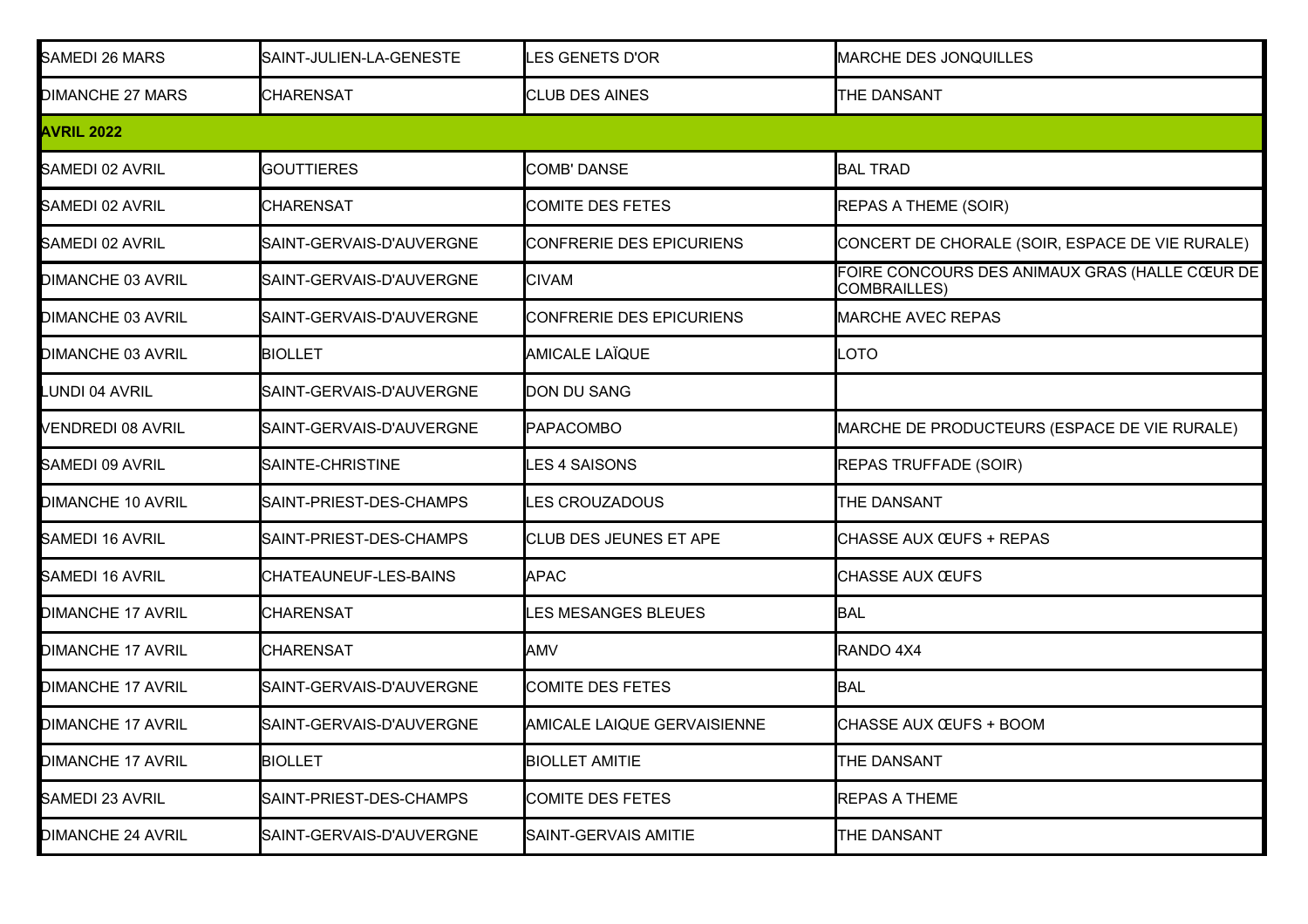| SAMEDI 30 AVRIL         | SAINT-GERVAIS-D'AUVERGNE                    | USG FOOT                           | BAL                                               |
|-------------------------|---------------------------------------------|------------------------------------|---------------------------------------------------|
| <b>MAI 2022</b>         |                                             |                                    |                                                   |
| <b>DIMANCHE 01 MAI</b>  | <b>GOUTTIERES</b>                           | <b>ES PIOTS BLANCS</b>             | THE DANSANT                                       |
| <b>DIMANCHE 08 MAI</b>  | AYAT-SUR-SIOULE ET SAINT-<br><b>GERVAIS</b> | UNC CŒUR DE COMBRAILLES            | CEREMONIE ET REPAS DE COHESION                    |
| <b>DIMANCHE 08 MAI</b>  | SAINTE-CHRISTINE                            | <b>ES 4 SAISONS</b>                | RANDO CASSE-CROUTE                                |
| JEUDI 12 MAI            |                                             | SAINT-GERVAIS AMITIE               | <b>VOYAGE A LIMOGES</b>                           |
| <b>VENDREDI 13 MAI</b>  | SAINT-GERVAIS-D'AUVERGNE                    | <b>PAPACOMBO</b>                   | MARCHE DE PRODUCTEURS (ESPACE DE VIE RURALE)      |
| SAMEDI 14 MAI           | SAINT-GERVAIS-D'AUVERGNE                    | <b>AMICALE DES SAPEUR-POMPIERS</b> | APERO-CONCERT                                     |
| <b>DIMANCHE 15 MAI</b>  | <b>CHARENSAT</b>                            | <b>CLUB DE L'AVENIR</b>            | THE DANSANT                                       |
| <b>DIMANCHE 15 MAI</b>  | <b>BIOLLET</b>                              | <b>CCAS</b>                        | <b>REPAS</b>                                      |
| <b>DIMANCHE 15 MAI</b>  | SAINT-GERVAIS-D'AUVERGNE                    | RETRO-TRACTEURS                    | GYMKHANA ET RASSEMBLEMENT DE TRACTEURS<br>ANCIENS |
| SAMEDI 21 MAI           | SAINT-GERVAIS-D'AUVERGNE                    | AMICALE LAIQUE GERVAISIENNE        | <b>REPAS A THEME</b>                              |
| SAMEDI 21 MAI           | <b>BIOLLET</b>                              | <b>SOCIETE DE CHASSE</b>           | <b>REPAS</b>                                      |
| DIMANCHE 22 MAI         | <b>ESPINASSE</b>                            | <b>CLUB DE L'AMITIE</b>            | THE DANSANT                                       |
| <b>JUIN 2022</b>        |                                             |                                    |                                                   |
| <b>VENDREDI 03 JUIN</b> | SAINT-PRIEST-DES-CHAMPS                     | <b>CLUB DES JEUNES</b>             | FETE A SAINT PRIEST                               |
| <b>VENDREDI 03 JUIN</b> | <b>CHARENSAT</b>                            |                                    | DON DU SANG                                       |
| SAMEDI 04 JUIN          | SAINT-PRIEST-DES-CHAMPS                     | <b>CLUB DES JEUNES</b>             | FETE A SAINT PRIEST                               |
| DIMANCHE 05 JUIN        | SAINT-PRIEST-DES-CHAMPS                     | CLUB DES JEUNES                    | FETE A SAINT PRIEST                               |
| DIMANCHE 05 JUIN        | <b>BIOLLET</b>                              | <b>AMICALE LAIQUE</b>              | <b>VOYAGE</b>                                     |
| LUNDI 06 JUIN           | SAINT-PRIEST-DES-CHAMPS                     | <b>COMITE DES FETES</b>            | FETE A SAINT PRIEST                               |
| <b>VENDREDI 10 JUIN</b> | SAINT-GERVAIS-D'AUVERGNE                    | <b>PAPACOMBO</b>                   | MARCHE DE PRODUCTEURS (ESPACE DE VIE RURALE)      |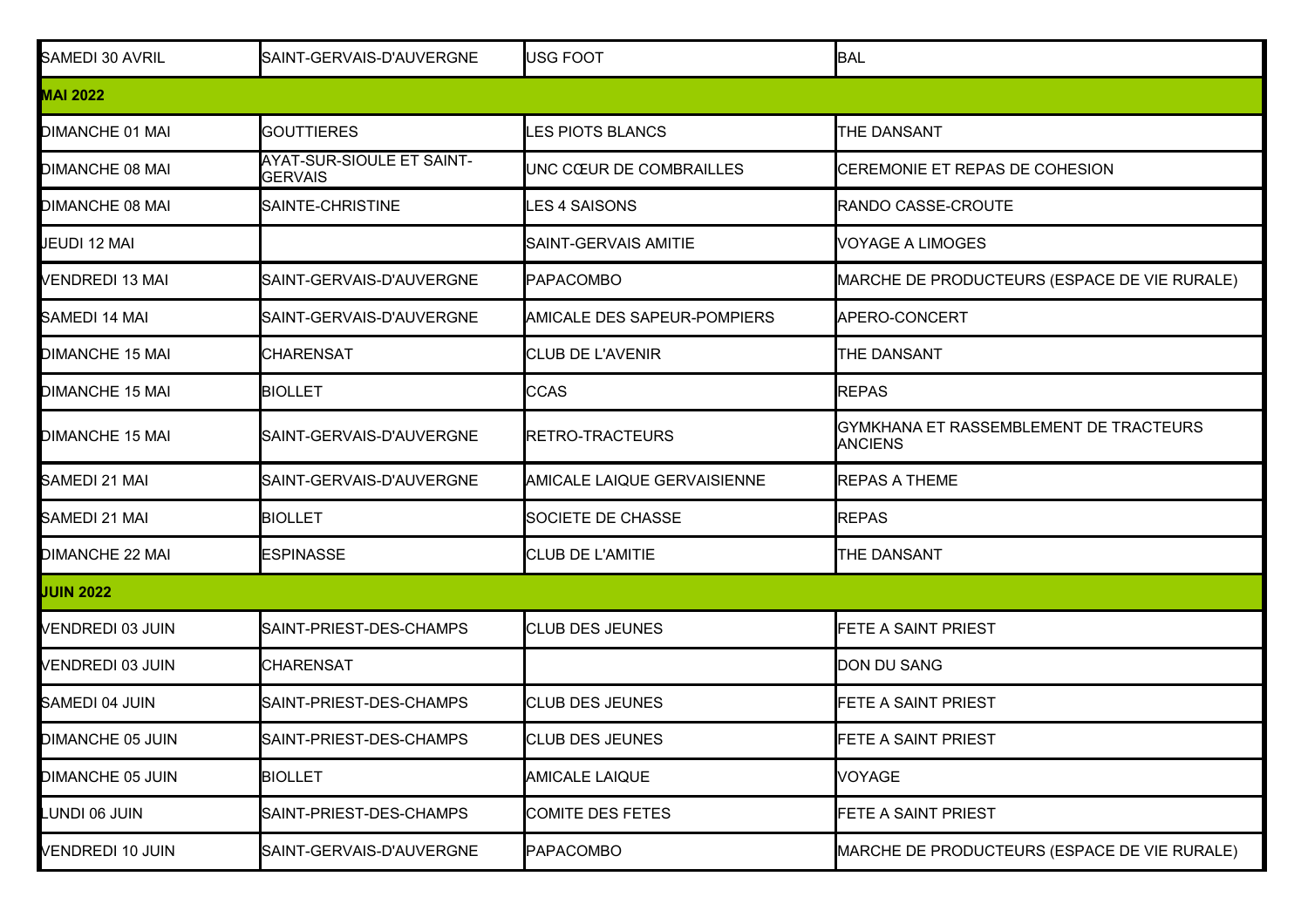| SAMEDI 11 JUIN             | SAINT-PRIEST-DES-CHAMPS  | <b>COMITE DES FETES</b>           | PETANQUE                                                               |
|----------------------------|--------------------------|-----------------------------------|------------------------------------------------------------------------|
| SAMEDI 11 JUIN             | <b>BIOLLET</b>           | SOCIETE DE CHASSE                 | <b>PETANQUE</b>                                                        |
| DIMANCHE 12 JUIN           | <b>BIOLLET</b>           | <b>CLUB BIOLLET AMITIE</b>        | THE DANSANT                                                            |
| <b>VENDREDI 17 JUIN</b>    | SAINT-GERVAIS-D'AUVERGNE | COMITE DES FETES + USG PETANQUE   | FÊTE PATRONALE BAL + CONCOURS NOCTURNE<br>PETANQUE                     |
| SAMEDI 18 JUIN             | SAINT-GERVAIS-D'AUVERGNE | COMITE DES FETES                  | FETE PATRONALE CONCERT + BAL                                           |
| <b>DIMANCHE 19 JUIN</b>    | SAINT-GERVAIS-D'AUVERGNE | <b>COMITE DES FETES</b>           | <b>FETE PATRONALE</b>                                                  |
| SAMEDI 25 JUIN             | <b>BIOLLET</b>           | COMITE DES FETES                  | FETE PATRONALE BAL EN PLEIN AIR                                        |
| <b>SAMEDI 25 JUIN</b>      | GOUTTIERES               | <b>COMITE DE PILOTAGE</b>         | <b>MARCHE DES POTIERS</b>                                              |
| <b>DIMANCHE 26 JUIN</b>    | GOUTTIERES               | COMITE DE PILOTAGE                | <b>MARCHE DES POTIERS</b>                                              |
| <b>DIMANCHE 26 JUIN</b>    | <b>BIOLLET</b>           | <b>COMITE DES FETES</b>           | FETE PATRONALE + PETANQUE                                              |
| DIMANCHE 26 JUIN           | SAINT-GERVAIS-D'AUVERGNE | SAINT-GERVAIS AMITIE              | THE DANSANT                                                            |
| <b>JUILLET 2022</b>        |                          |                                   |                                                                        |
| <b>VENDREDI 01 JUILLET</b> | <b>CHARENSAT</b>         | <b>COMITE DES FETES</b>           | FETE PATRONALE PETANQUE + BAL                                          |
| <b>VENDREDI 01 JUILLET</b> | SAINT-GERVAIS-D'AUVERGNE | AMICALE LAIQUE GERVAISIENNE       | FETE DES ECOLES                                                        |
| SAMEDI 02 JUILLET          | <b>CHARENSAT</b>         | <b>COMITE DES FETES</b>           | <b>FETE PATRONALE BAL</b>                                              |
| <b>SAMEDI 02 JUILLET</b>   | SAURET-BESSERVE          | <b>FOYER RURAL</b>                | FETE DE LA SAINT PIERRE ET REPAS A THEME                               |
| <b>DIMANCHE 03 JUILLET</b> | <b>CHARENSAT</b>         | <b>COMITE DES FETES</b>           | <b>FETE PATRONALE</b>                                                  |
| <b>VENDREDI 08 JUILLET</b> | SAINT-GERVAIS-D'AUVERGNE | <b>ES GAULOIS DES COMBRAILLES</b> | FUSTIVAL CELTIQUE EN COMBRAILLES AUX CABANES<br><b>DES COMBRAILLES</b> |
| <b>VENDREDI 08 JUILLET</b> | SAINT-GERVAIS-D'AUVERGNE | <b>PAPACOMBO</b>                  | MARCHE DE PRODUCTEURS (ESPACE DE VIE RURALE)                           |
| SAMEDI 09 JUILLET          | SAINT-GERVAIS-D'AUVERGNE | <b>ES GAULOIS DES COMBRAILLES</b> | FUSTIVAL CELTIQUE EN COMBRAILLES AUX CABANES<br><b>DES COMBRAILLES</b> |
| SAMEDI 09 JUILLET          | SAINT-GERVAIS-D'AUVERGNE | USG TENNIS                        | TOURNOIS DE TENNIS A L'ETANG PHILIPPE                                  |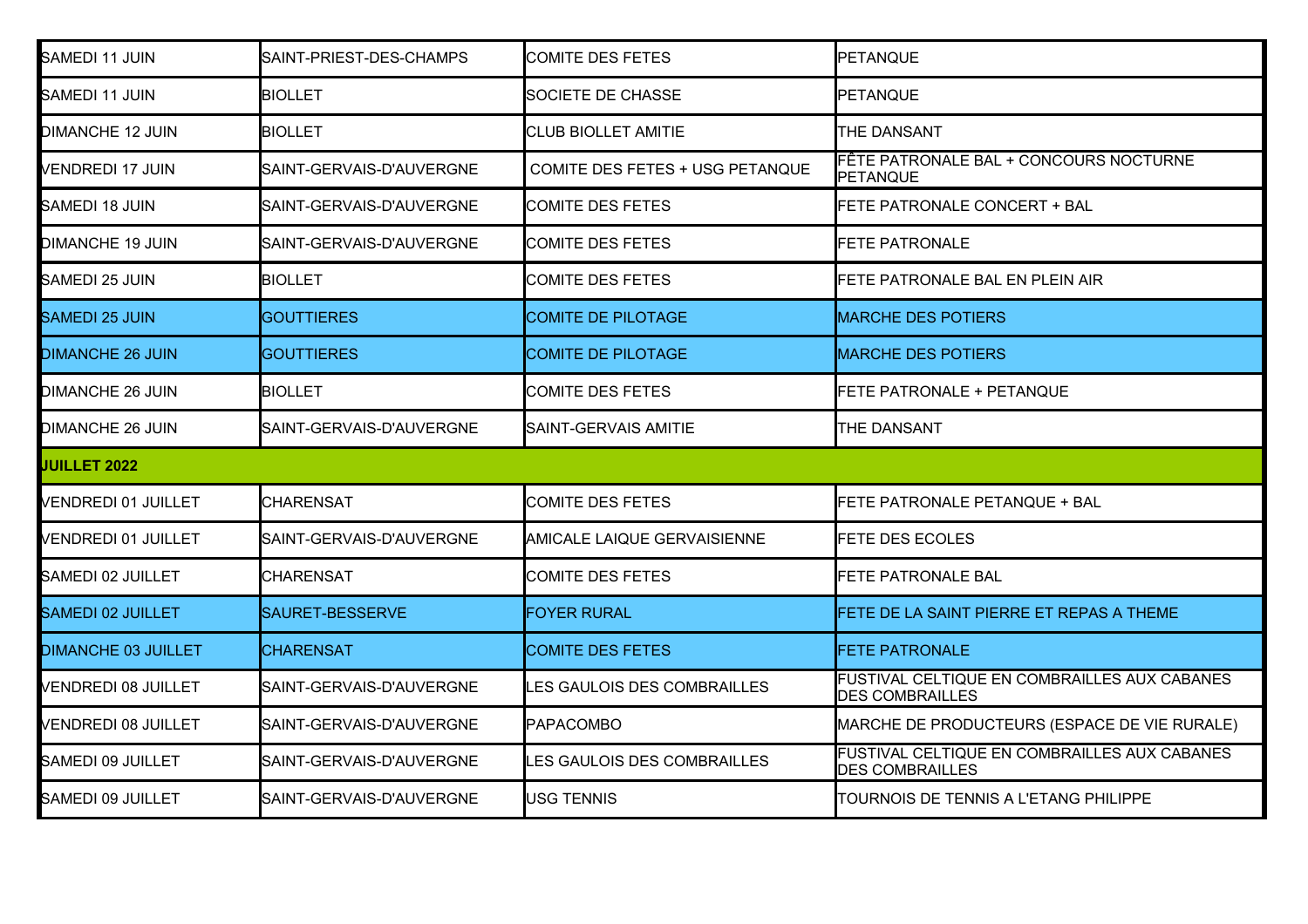| <b>SAMEDI 09 JUILLET</b>   | ESPINASSE                |                              | <b>FETE PATRONALE</b>                                                  |
|----------------------------|--------------------------|------------------------------|------------------------------------------------------------------------|
| <b>DIMANCHE 10 JUILLET</b> | <b>ESPINASSE</b>         |                              | <b>FETE PATRONALE</b>                                                  |
| DIMANCHE 10 JUILLET        | SAINT-GERVAIS-D'AUVERGNE | LES GAULOIS DES COMBRAILLES  | FUSTIVAL CELTIQUE EN COMBRAILLES AUX CABANES<br><b>DES COMBRAILLES</b> |
| DIMANCHE 10 JUILLET        | <b>BIOLLET</b>           | LES AMIS DU GUILLARAN        | CONCOURS DE PETANQUE                                                   |
| <b>MERCREDI 13 JUILLET</b> | SAINT-PRIEST-DES-CHAMPS  | <b>CLUB DES JEUNES</b>       | BAL                                                                    |
| <b>MERCREDI 13 JUILLET</b> | CHATEAUNEUF-LES-BAINS    | MAIRIE + APAC                | <b>FEU D'ARTIFICE ET CONCERT</b>                                       |
| JEUDI 14 JUILLET           | SAINT-GERVAIS-D'AUVERGNE | AMICALE DES SAPEURS POMPIERS | REPAS A THEME + BAL + ANIMATION A L'ETANG                              |
| JEUDI 14 JUILLET           | <b>GOUTTIERES</b>        | LOUMA                        | PIQUE-NIQUE REPUBLICAIN                                                |
| <b>JEUDI 14 JUILLET</b>    | CHARENSAT                | <b>AMV</b>                   | RANDO 4X4                                                              |
| <b>SAMEDI 16 JUILLET</b>   | <b>GOUTTIERES</b>        | <b>LES PIOTS BLANCS</b>      | <b>VIDE GRENIER</b>                                                    |
| SAMEDI 16 JUILLET          | <b>BIOLLET</b>           | <b>AMICALE LAIQUE</b>        | CONCOURS DE PETANQUE (SOIREE)                                          |
| <b>DIMANCHE 17 JUILLET</b> | SAINT-GERVAIS-D'AUVERGNE | <b>MAIRIE</b>                | CONCOURS DE PECHE (OUVERTURE 7H)                                       |
| <b>DIMANCHE 17 JUILLET</b> | AYAT-SUR-SIOULE          | UNC CŒUR DE COMBRAILLES      | RANDO + REPAS (SOIR)                                                   |
| <b>DIMANCHE 17 JUILLET</b> | SAINT-JULIEN-LA-GENESTE  |                              | FETE DE LA MYRTILLE (REPAS MIDI + ANIMATIONS)                          |
| DIMANCHE 17 JUILLET        | <b>CHARENSAT</b>         | <b>CLUB DE L'AVENIR</b>      | THE DANSANT                                                            |
| <b>SAMEDI 23 JUILLET</b>   | SAINTE-CHRISTINE         | <b>LES QUATRE SAISONS</b>    | FETE DU BOIS                                                           |
| <b>DIMANCHE 24 JUILLET</b> | SAINTE-CHRISTINE         | <b>LES QUATRE SAISONS</b>    | FETE DU BOIS                                                           |
| <b>SAMEDI 30 JUILLET</b>   | SAINT-PRIEST-DES-CHAMPS  |                              | <b>FETE DE L'AMITIE</b>                                                |
| DIMANCHE 31 JUILLET        | <b>BIOLLET</b>           | <b>AMICALE LAIQUE</b>        | <b>FETE A L'ETANG DU CHEIX</b>                                         |
| <b>AOUT 2022</b>           |                          |                              |                                                                        |
| <b>JEUDI 04 AOUT</b>       | <b>GOUTTIERES</b>        | <b>COMB' DANSE</b>           | CONCERT-BAL ROCK (OUVERTURE COMBOROS)                                  |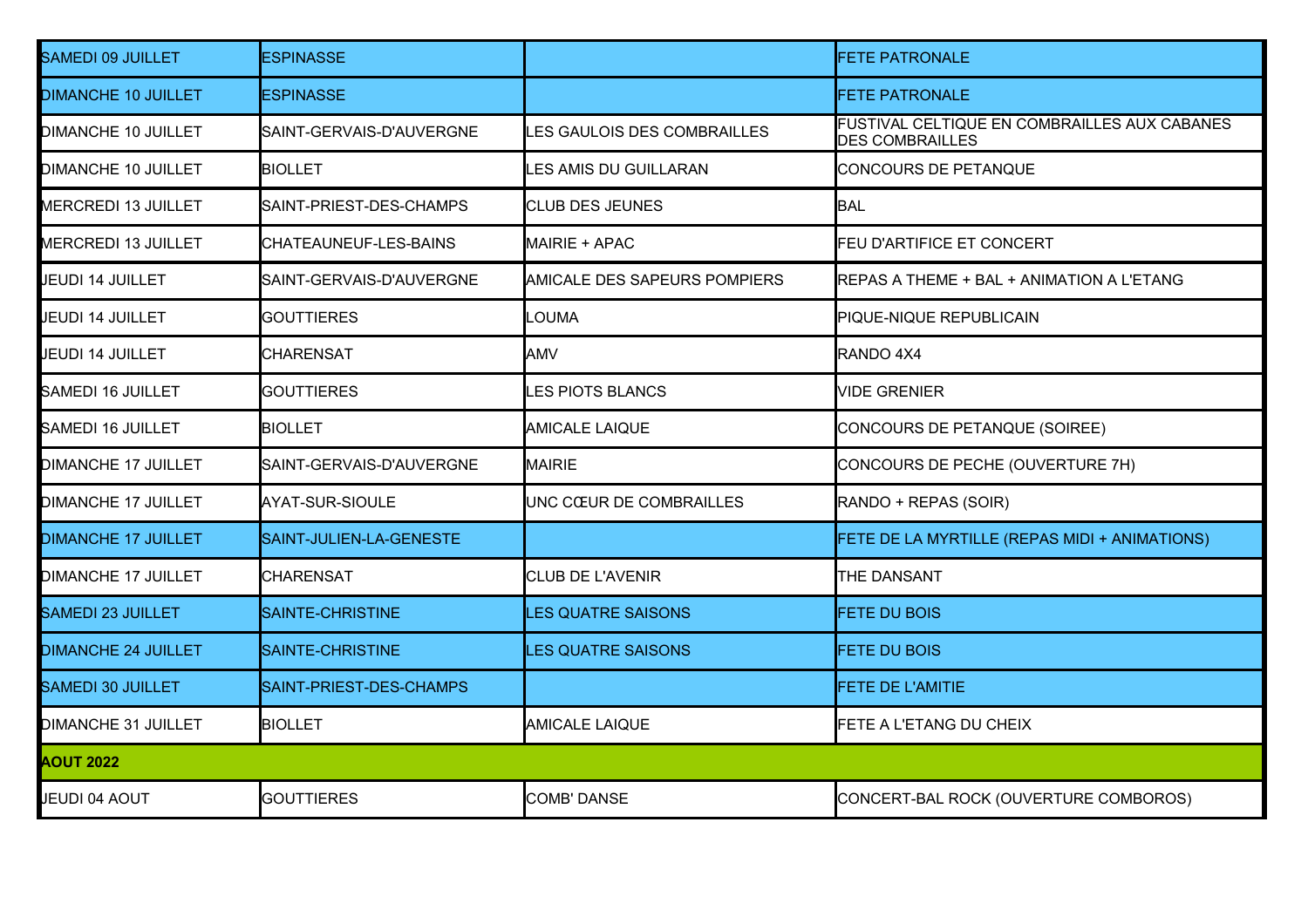| <b>VENDREDI 05 AOUT</b>                | SAINT-GERVAIS-D'AUVERGNE | <b>COMBOROS</b>                      | <b>COMBOROS</b>                                                                       |
|----------------------------------------|--------------------------|--------------------------------------|---------------------------------------------------------------------------------------|
| <b>SAMEDI 06 AOUT</b>                  | SAINT-GERVAIS-D'AUVERGNE | <b>COMBOROS</b>                      | <b>COMBOROS</b>                                                                       |
| SAMEDI 06 AOUT                         | AYAT-SUR-SIOULE          | <b>CLUBS DES ENFANTS</b>             | FETE D'ÉTÉ                                                                            |
| <b>DIMANCHE 07 AOUT</b>                | SAINT-GERVAIS-D'AUVERGNE | <b>COMBOROS</b>                      | <b>COMBOROS</b>                                                                       |
| <b>DIMANCHE 07 AOUT</b>                | <b>BIOLLET</b>           | <b>CLUB BIOLLET AMITIE</b>           | THE DANSANT                                                                           |
| <b>DIMANCHE 07 AOUT</b>                | SAINT-GERVAIS-D'AUVERGNE | SAINT-GERVAIS AMITIE                 | CONCOURS DE PETANQUE A L'ETANG PHILIPPE (13h30)                                       |
| LUNDI 08 AOUT                          | SAINT-GERVAIS-D'AUVERGNE |                                      | DON DU SANG (MATIN)                                                                   |
| <b>VENDREDI 12 AOUT</b>                | SAINT-GERVAIS-D'AUVERGNE | <b>PAPACOMBO</b>                     | MARCHE DE PRODUCTEURS (ESPACE DE VIE RURALE)                                          |
| DIMANCHE 14 AOUT                       | SAINT-GERVAIS-D'AUVERGNE | <b>COMITE DES FETES</b>              | <b>BAL EN PLEIN AIR</b>                                                               |
| LUNDI 15 AOUT                          | SAINT-GERVAIS-D'AUVERGNE |                                      | CONCOURS DE PECHE RESERVE AUX ENFANTS (NES A<br>PARTIR DE 2007) - ETANG PHILIPPE - 8H |
| <b>LUNDI 15 AOUT</b>                   | CHATEAUNEUF-LES-BAINS    | <b>APAC</b>                          | FETE DE L'EAU A LA BELLE EPOQUE                                                       |
| SAMEDI 20 AOUT                         | CHATEAUNEUF-LES-BAINS    | <b>ES ANCIENS POMPIERS</b>           | CONCOURS DE PETANQUE (14H)                                                            |
| <b>DIMANCHE 21 AOUT</b>                | SAINT-GERVAIS-D'AUVERGNE | <b>COMITE DES FETES</b>              | <b>RANDO SURPRISE</b>                                                                 |
| SAMEDI 27 AOUT                         | <b>BIOLLET</b>           | <b>SOCIETE DE CHASSE</b>             | CONCOURS DE PETANQUE                                                                  |
| SAMEDI 27 AOUT                         | <b>BIOLLET</b>           | <b>COMITE DES FETES</b>              | <b>SOIREE A THEME</b>                                                                 |
| <b>DIMANCHE 28 AOUT</b>                | <b>CHARENSAT</b>         | <b>ANCIENS AFN</b>                   | THE DANSANT                                                                           |
| LUNDI 29 AOUT - SAMEDI 03<br>SEPTEMBRE | <b>GOUTTIERES</b>        | <b>ES PIOTS BLANCS</b>               | VOYAGE AU PAYS BASQUE                                                                 |
| <b>SEPTEMBRE 2022</b>                  |                          |                                      |                                                                                       |
| <b>VENDREDI 09 SEPTEMBRE</b>           | SAINT-GERVAIS-D'AUVERGNE | <b>PAPACOMBO</b>                     | MARCHE DE PRODUCTEURS (ESPACE DE VIE RURALE)                                          |
| SAMEDI 10 SEPTEMBRE                    | SAINT-GERVAIS-D'AUVERGNE | <b>CIVAM + LYCEE DES COMBRAILLES</b> | FETE DU MOUTON + CONCOURS                                                             |
| <b>DIMANCHE 11 SEPTEMBRE</b>           | SAINT-GERVAIS-D'AUVERGNE | CIVAM + LYCEE DES COMBRAILLES        | FETE DU MOUTON + CONCOURS                                                             |
| <b>DIMANCHE 11 SEPTEMBRE</b>           | SAINT-GERVAIS-D'AUVERGNE | SAINT-GERVAIS AMITIE                 | THE DANSANT                                                                           |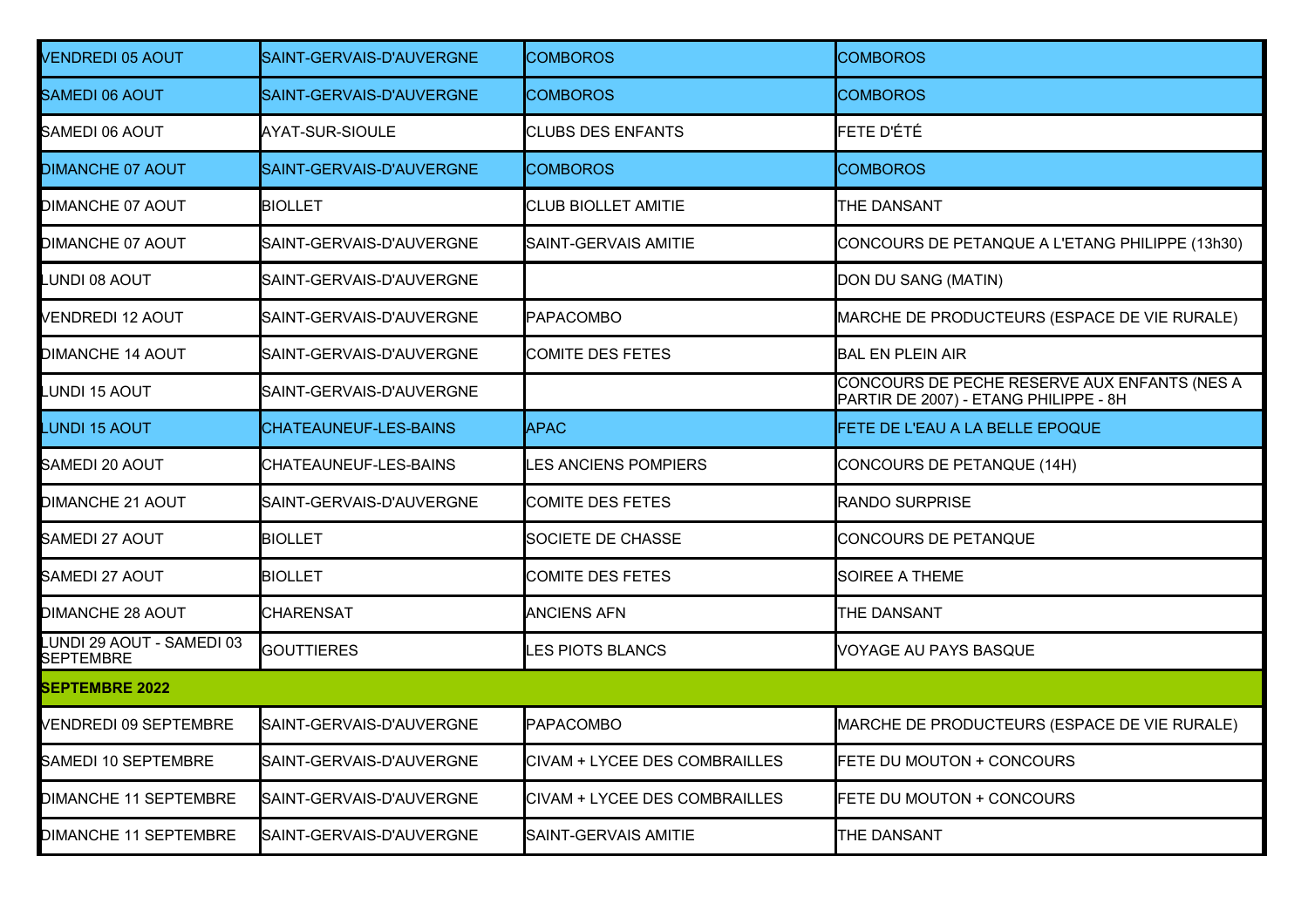| SAMEDI 17 SEPTEMBRE          | SAINT-GERVAIS-D'AUVERGNE | COMITE DES FETES                                 | <b>REPAS A THEME</b>                         |
|------------------------------|--------------------------|--------------------------------------------------|----------------------------------------------|
| SAMEDI 17 SEPTEMBRE          | <b>GOUTTIERES</b>        | LES PIOTS BLANCS                                 | <b>REPAS PAELLA (MIDI)</b>                   |
| SAMEDI 24 SEPTEMBRE          | <b>BIOLLET</b>           | <b>AMICALE LAIQUE</b>                            | <b>THEATRE</b>                               |
| <b>DIMANCHE 25 SEPTEMBRE</b> | <b>CHARENSAT</b>         | <b>CLUB DE L'AVENIR</b>                          | THE DANSANT                                  |
| DIMANCHE 25 SEPTEMBRE        | <b>BIOLLET</b>           | <b>AMICALE LAIQUE</b>                            | <b>THEATRE</b>                               |
| <b>OCTOBRE 2022</b>          |                          |                                                  |                                              |
| SAMEDI 01 OCTOBRE            | SAINT-GERVAIS-D'AUVERGNE | LES GAULOIS DES COMBRAILLES                      | CONCERT ROCK'N'GAULE                         |
| SAMEDI 01 OCTOBRE            | <b>BIOLLET</b>           | <b>AMICALE LAIQUE</b>                            | <b>THEATRE</b>                               |
| SAMEDI 01 OCTOBRE            | SAINT-PRIEST-DES-CHAMPS  | <b>COMITE DES FETES</b>                          | FETE DU CIDRE                                |
| SAMEDI 01 OCTOBRE            | <b>ESPINASSE</b>         | <b>CLUB DE L'AMITIE</b>                          | <b>REPAS A THEME</b>                         |
| DIMANCHE 02 OCTOBRE          | SAINT-PRIEST-DES-CHAMPS  | <b>COMITE DES FETES</b>                          | FETE DU CIDRE                                |
| <b>VENDREDI 07 OCTOBRE</b>   | SAINT-PRIEST-DES-CHAMPS  |                                                  | DON DU SANG (APRES-MIDI)                     |
| SAMEDI 08 OCTOBRE            | <b>GOUTTIERES</b>        | <b>COMB' DANSE</b>                               | <b>BAL TRAD</b>                              |
| <b>SAMEDI 08 OCTOBRE</b>     | <b>BIOLLET</b>           | COMITE D'ORGANISATION DE LA FOIRE                | FOIRE A LA POMME DE TERRE                    |
| <b>VENDREDI 14 OCTOBRE</b>   | SAINT-GERVAIS-D'AUVERGNE | <b>PAPACOMBO</b>                                 | MARCHE DE PRODUCTEURS (ESPACE DE VIE RURALE) |
| SAMEDI 15 OCTOBRE            | <b>BIOLLET</b>           | <b>CLUB BIOLLET AMITIE</b>                       | CONCOURS DE BELOTE                           |
| DIMANCHE 16 OCTOBRE          | SAINT-GERVAIS-D'AUVERGNE | COMITE DE JUMELAGE CŒUR DE<br><b>COMBRAILLES</b> | <b>REPAS CHOUCROUTE</b>                      |
| <b>VENDREDI 21 OCTOBRE</b>   | SAINT-GERVAIS-D'AUVERGNE | AMICALE LAIQUE GERVAISIENNE                      | <b>FETE DE LA SOUPE</b>                      |
| SAMEDI 22 OCTOBRE            | AYAT-SUR-SIOULE          | <b>CLUB DES ENFANTS</b>                          | <b>REPAS CHOUCROUTE</b>                      |
| <b>DIMANCHE 23 OCTOBRE</b>   | SAINT-PRIEST-DES-CHAMPS  | <b>LES CROUZADOUS</b>                            | THE DANSANT                                  |
| <b>DIMANCHE 23 OCTOBRE</b>   | SAINT-GERVAIS-D'AUVERGNE | RETRO-TRACTEURS                                  | REPAS A THEME LA RAPEE                       |
| SAMEDI 29 OCTOBRE            | <b>CHARENSAT</b>         | <b>COMITE DES FETES</b>                          | <b>BAL DES JEUNES</b>                        |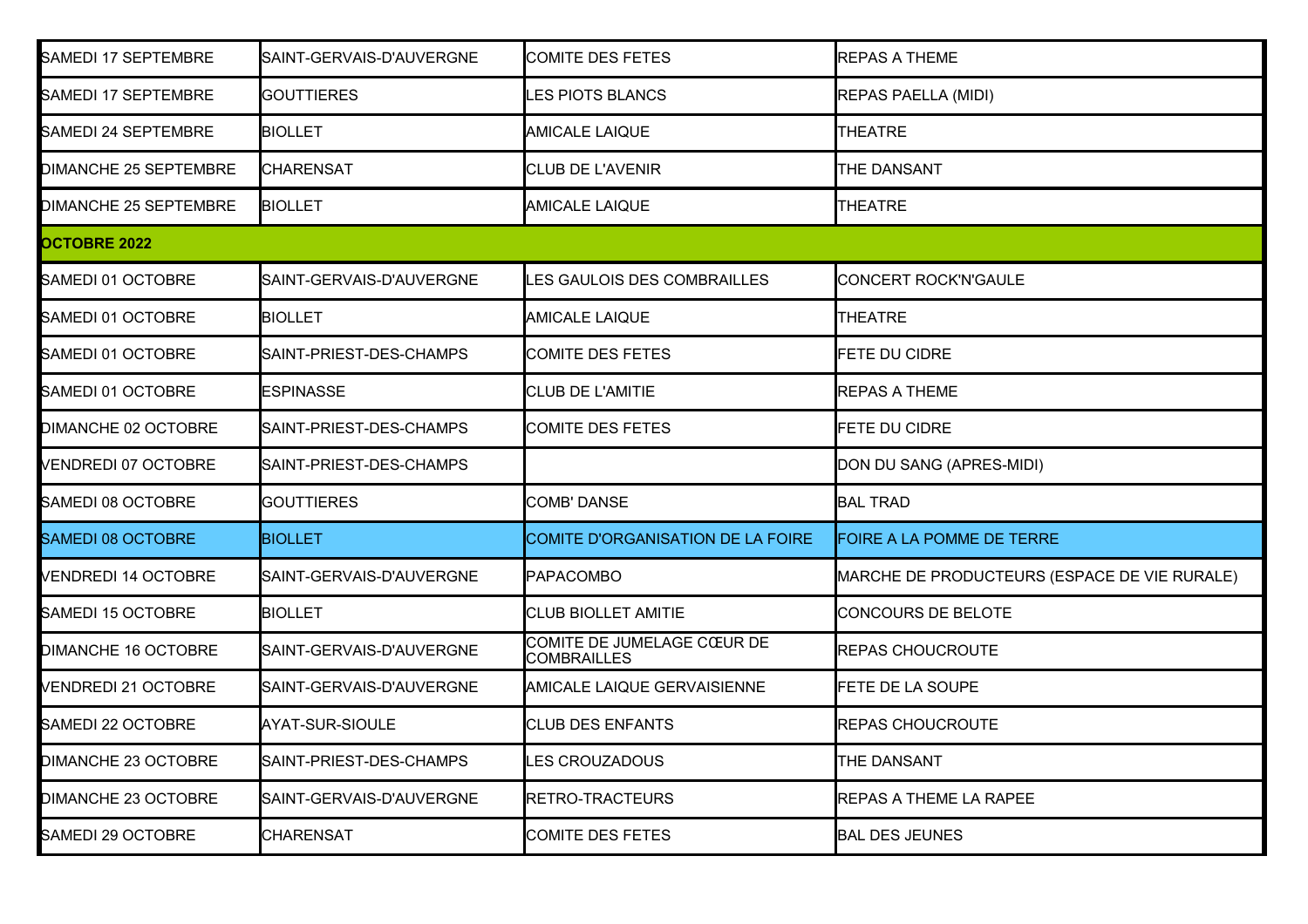| DIMANCHE 30 OCTOBRE         | SAINT-GERVAIS-D'AUVERGNE    | USG TENNIS                        | <b>BROCANTE</b>                              |
|-----------------------------|-----------------------------|-----------------------------------|----------------------------------------------|
| <b>LUNDI 31 OCTOBRE</b>     | <b>CHARENSAT</b>            | ES MESANGES BLEUES                | <b>MARCHE DES SORCIERES</b>                  |
| <b>LUNDI 31 OCTOBRE</b>     | SAINT-GERVAIS-D'AUVERGNE    | USG FOOT                          | <b>BAL D'HALLOWEEN</b>                       |
| <b>LUNDI 31 OCTOBRE</b>     | SAINT-PRIEST-DES-CHAMPS     | <b>APE</b>                        | <b>HALLOWEEN</b>                             |
| <b>NOVEMBRE 2022</b>        |                             |                                   |                                              |
| SAMEDI 05 NOVEMBRE          | SAINT-GERVAIS-D'AUVERGNE    | <b>COMA</b>                       | <b>CONCOURS CHAROLAIS</b>                    |
| SAMEDI 05 NOVEMBRE          | SAINT-GERVAIS-D'AUVERGNE    | <b>COMITE DES FETES</b>           | <b>BAL DES ELEVEURS</b>                      |
| DIMANCHE 06 NOVEMBRE        | SAINT-GERVAIS-D'AUVERGNE    | <b>COMA</b>                       | <b>CONCOURS CHAROLAIS</b>                    |
| DIMANCHE 06 NOVEMBRE        | <b>GOUTTIERES</b>           | <b>LES PIOTS BLANCS</b>           | <b>THE DANSANT</b>                           |
| <b>VENDREDI 11 NOVEMBRE</b> | AYAT-SUR-SIOULE             | UNC CŒUR DE COMBRAILLES           | CEREMONIE ET REPAS DE COHESION               |
| <b>VENDREDI 11 NOVEMBRE</b> | SAINT-GERVAIS-D'AUVERGNE    | <b>PAPACOMBO</b>                  | MARCHE DE PRODUCTEURS (ESPACE DE VIE RURALE) |
| SAMEDI 12 DECEMBRE          | BIOLLET-CHARENSAT-ESPINASSE | <b>APE</b>                        | <b>REPAS A THEME</b>                         |
| SAMEDI 12 DECEMBRE          | SAINT-PRIEST-DES-CHAMPS     | COMITE D'ORGANISATION DE LA FOIRE | <b>THEATRE</b>                               |
| DIMANCHE 13 DECEMBRE        | SAINT-JULIEN-LA-GENESTE     | <b>ES GENETS D'OR</b>             | OTO <sub>-</sub>                             |
| SAMEDI 19 DECEMBRE          | <b>CHARENSAT</b>            | COMITE DES FETES                  | <b>BEAUJOLAIS</b>                            |
| SAMEDI 19 DECEMBRE          | SAINT-PRIEST-DES-CHAMPS     |                                   | <b>BAL DU FOOT</b>                           |
| DIMANCHE 20 NOVEMBRE        | <b>CHARENSAT</b>            | <b>CLUB DE L'AVENIR</b>           | <b>THE DANSANT</b>                           |
| DIMANCHE 27 NOVEMBRE        | SAINT-PRIEST-DES-CHAMPS     | <b>CLUB DES AINES</b>             | <b>THE DANSANT</b>                           |
| DÉCEMBRE 2022               |                             |                                   |                                              |
| <b>VENDREDI 02 DECEMBRE</b> | <b>CHARENSAT</b>            | <b>AMV</b>                        | RANDO 4X4 + REPAS POUR TELETHON              |
| SAMEDI 03 DECEMBRE          | <b>BIOLLET</b>              | COMITE DES FETES                  | MARCHE SEMI-NOCTURNE + SOUPATHLON            |
| SAMEDI 03 DECEMBRE          | SAINT-PRIEST-DES-CHAMPS     | <b>APE</b>                        | <b>BOURSE AUX VETEMENTS</b>                  |